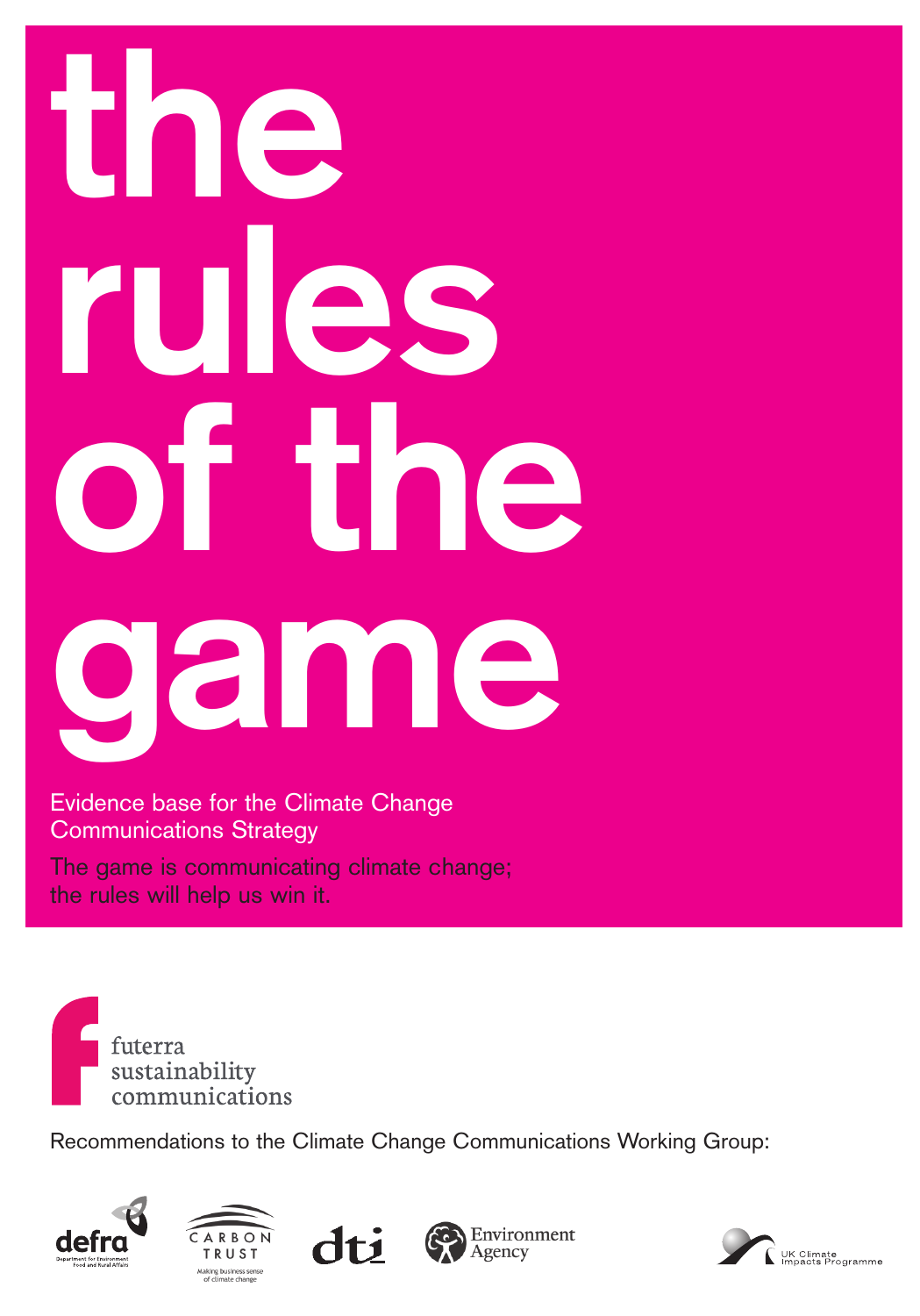# **the principles of climate change communication**

#### **Why were the principles created?**

The game is communicating climate change; the rules will help us win it.

These principles were created as part of the UK Climate Change Communications Strategy, an evidence-based strategy aiming to change public attitudes towards climate change in the UK. This is a 'short version' of a far longer document of evidence that can be found at www.defra.gov.uk.

There is plenty of evidence relating to attitudes towards and behaviour on climate change, general environmental behaviour change and the whole issue of sustainable development communication. As we reviewed the research for these principles, one 'überprinciple' emerged:

**"Changing attitudes towards climate change is not like selling a particular brand of soap – it's like convincing someone to use soap in the first place."**

At first glance, some of the principles may seem counterintuitive to those who have been working on sustainable development or climate change communications for many years. Some confront dearly cherished beliefs about what works; a few even seem to attack the values or principles of sustainable development itself.

However, these principles are a first step to using sophisticated behaviour change modelling and comprehensive evidence from around the world to change attitudes towards climate change. We need to think radically, and the Rules of the Game are a sign that future campaigns will not be 'business as usual'. This is a truly exciting moment.

For the full evidence for these rules, and the climate change communications strategy itself, please visit: **www.defra.gov.uk**

For the new UK sustainable development strategy please visit: **www.sustainable-development.gov.uk**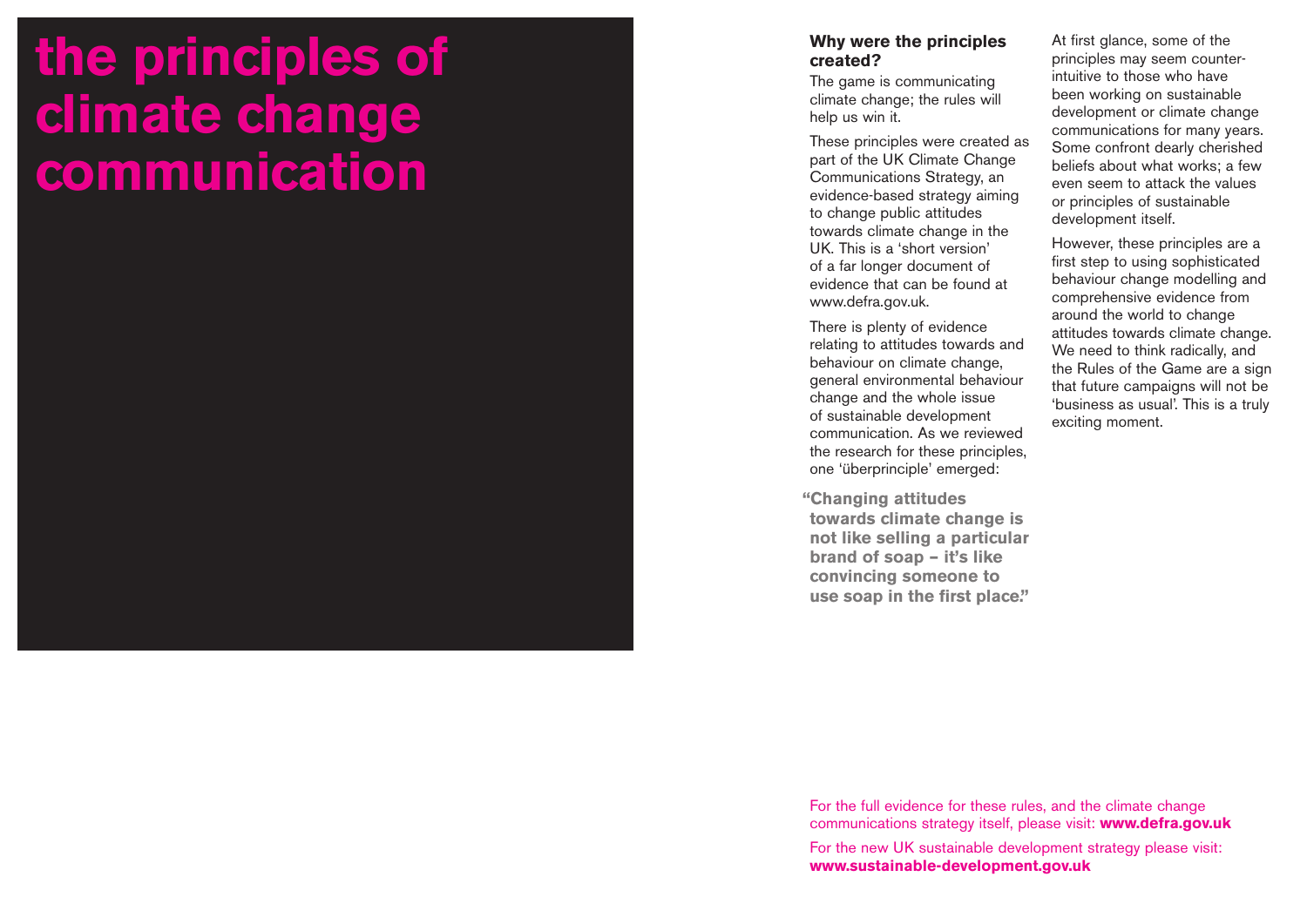# **2 blowing away myths**

**1**

Many of the oft-repeated communications methods and messages of sustainable development have been dismissed by mainstream communicators, behaviour change experts and psychologists. Before we go into what works, our principles make a 'clean sweep' of what doesn't:

### **1. Challenging habits of climate change communication**

**Don't rely on concern about children's future or human survival instincts**

Recent surveys show that people without children may care more about climate change than those with children. "Fight or flight" human survival instincts have a time limit measured in minutes – they are of little use for a change in climate measured in years.

### **Don't create fear without agency**

Fear can create apathy if individuals have no 'agency' to act upon the threat. Use fear with great caution.

**Don't attack or criticise home or family** It is unproductive to attack that which people hold dear.

### **2. Forget the climate change detractors**

Those who deny climate change science are irritating, but unimportant. The argument is not about *if* we should deal with climate change, but *how* we should deal with climate change.

### **3. There is no 'rational man'**

The evidence discredits the 'rational man' theory – we rarely weigh objectively the value of different decisions and then take the clear self-interested choice.

### **4. Information can't work alone**

Providing information is not wrong; relying on information alone to change attitudes is wrong. Remember also that messages about saving money are important, but not *that* important.

# **a new way of thinking**

Once we've eliminated the myths, there is room for some new ideas. These principles relate to some of the key ideas emerging from behaviour change modelling for sustainable development:

### **5. Climate change must be 'front of mind' before persuasion works**

Currently, telling the public to take notice of climate change is as successful as selling tampons to men. People don't realise (or remember) that climate change relates to them.

### **6. Use both peripheral and central processing**

Attracting direct attention to an issue can change attitudes, but peripheral messages can be just as effective: a tabloid snapshot of Gwyneth Paltrow at a bus stop can help change attitudes to public transport.

### **7. Link climate change mitigation to positive desires/aspirations**

Traditional marketing associates products with the aspirations of their target audience. Linking climate change mitigation to home improvement, self-improvement, green spaces or national pride are all worth investigating.

### **8. Use transmitters and social learning**

People learn through social interaction, and some people are better teachers and trendsetters than others. Targeting these people will ensure that messages seem more trustworthy and are transmitted more effectively.

### **9. Beware the impacts of cognitive dissonance**

Confronting someone with the difference between their attitude and their actions on climate change will make them more likely to change their *attitude* than their *actions.*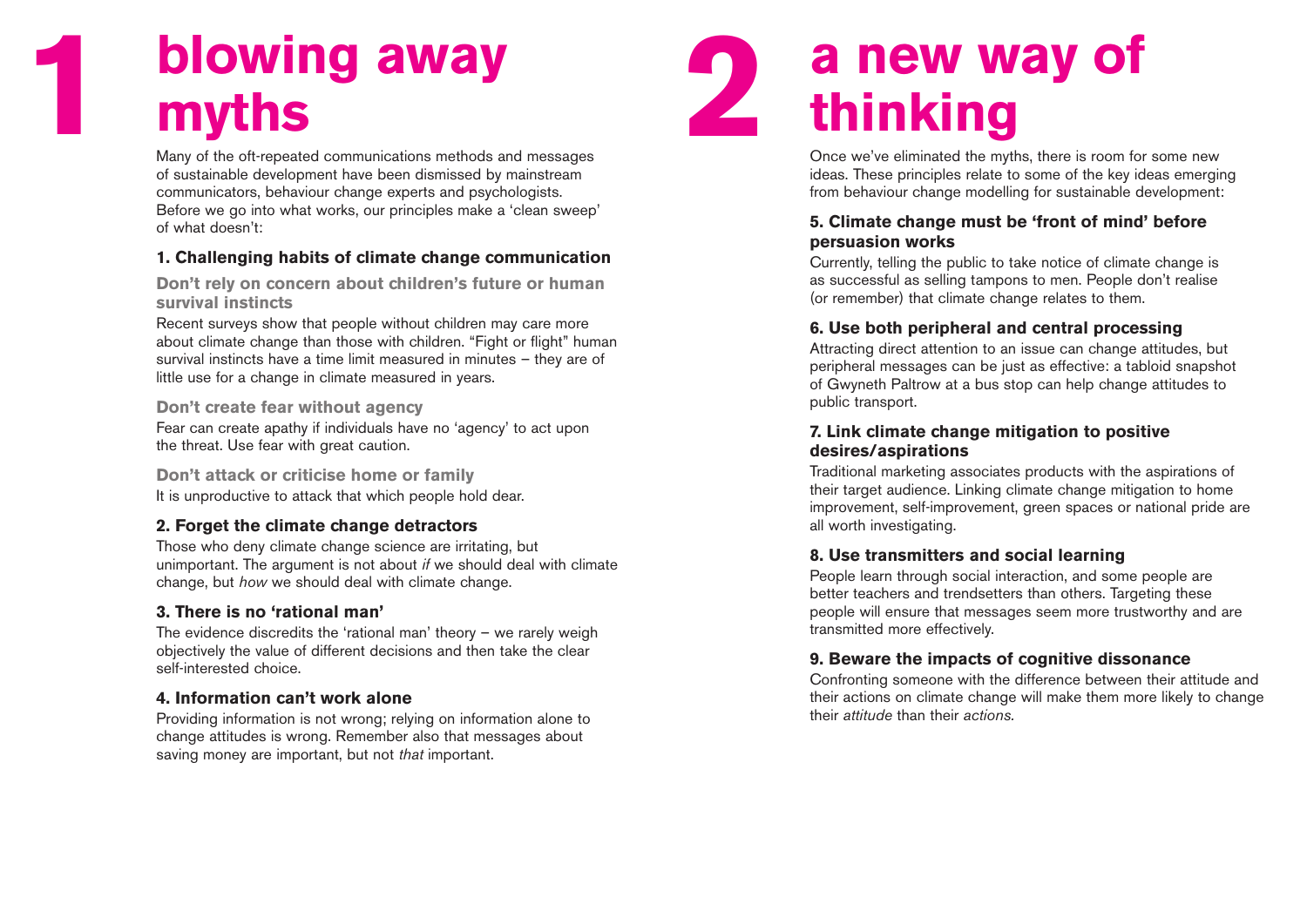### **linking policy and communications 3**

These principles clearly deserve a separate section. All the evidence is clear – sometimes aggressively so – that 'communications in the absence of policy' will precipitate the failure of any climate change communications campaign right from the start:

### **10. Everyone must use a clear and consistent explanation of climate change**

The public knows that climate change is important, but is less clear on exactly what it is and how it works.

### **11. Government policy and communications on climate change must be consistent**

Don't 'build in' inconsistency and failure from the start.



In contrast to the myths, this section suggests some principles that *do* work. These principles are likely to lead directly to a set of general messages, although each poses a significant implementation challenge:

### **12. Create 'agency' for combating climate change**

Agency is created when people know what to do, decide for themselves to do it, have access to the infrastructure in which to act, and understand that their contribution is important.

### **13. Make climate change a 'home' not 'away' issue**

Climate change is a global issue, but we will feel its impact at home – and we can act on it at home.

### **14. Raise the status of climate change mitigation behaviours**

Research shows that energy efficiency behaviours can make you seem poor and unattractive. We must work to overcome these emotional assumptions.

### **15. Target specific groups**

A classic marketing rule, and one not always followed by climate change communications from government and other sources.



These principles lend some guidance on the evidence of stylistic themes that have a high chance of success:

### **16. Create a trusted, credible, recognised voice on climate change**

We need trusted organisations and individuals that the media can call upon to explain the implications of climate change to the UK public.

### **17. Use emotions and visuals**

Another classic marketing rule: changing behaviour by disseminating information doesn't always work, but emotions and visuals usually do.

### **effective management 6**

These principles are drawn primarily from the experience of others, both in their successes and in the problems they faced:

### **18. The context affects everything**

The prioritisation of these principles must be subject to ongoing assessments of the UK climate change situation.

### **19. The communications must be sustained over time**

All the most successful public awareness campaigns have been sustained consistently over many years.

### **20. Partnered delivery of messages will be more successful**

Experience shows that partnered delivery is often a key component for projects that are large, complex and have many stakeholders.